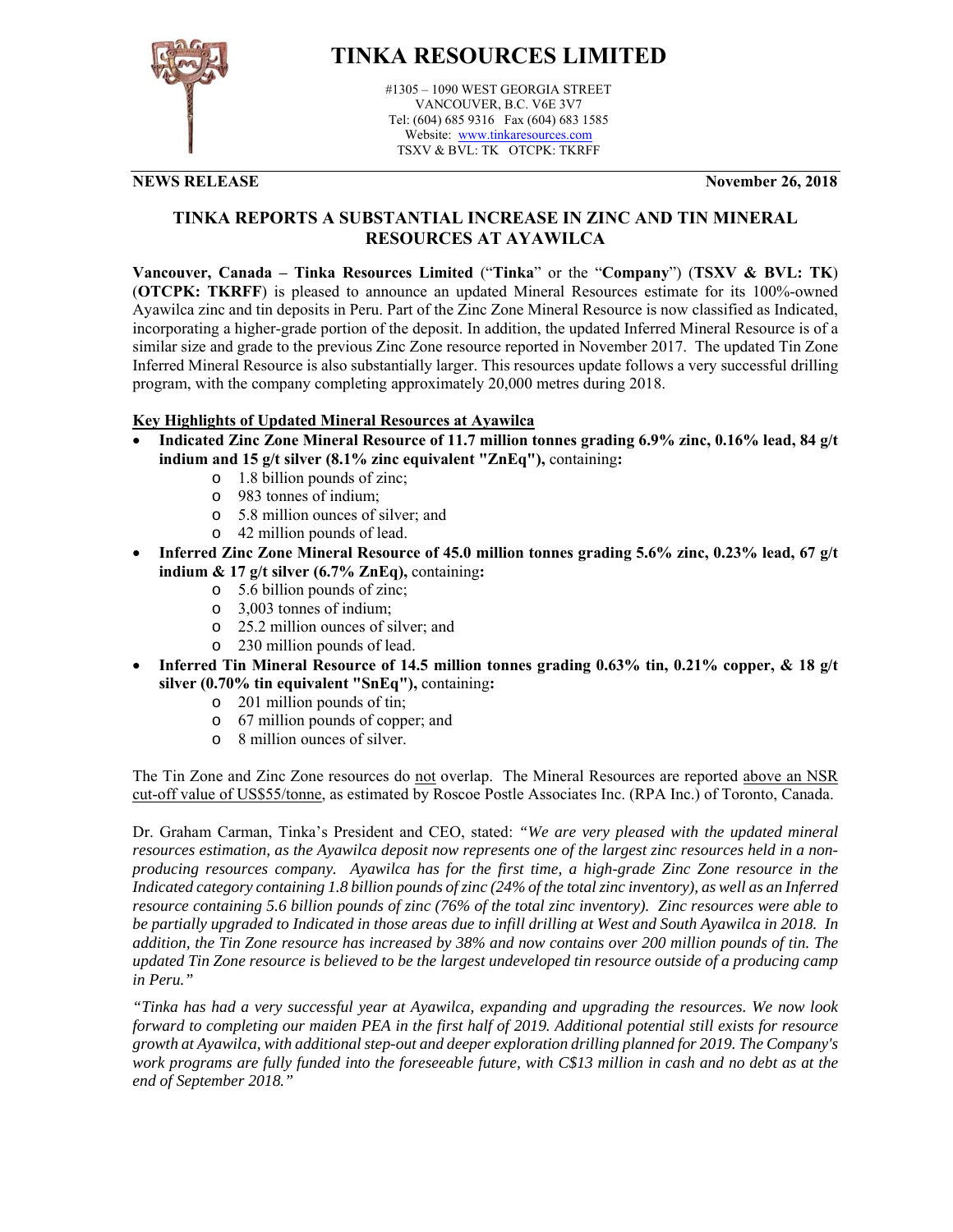| <b>NSR \$/t Cut-off</b> | Tonnage (Mt) | ZnEq% Grade | Zinc $%$ | Lead % | Indium $g/t$ | Silver g/t |
|-------------------------|--------------|-------------|----------|--------|--------------|------------|
| 40                      | 13.6         | 7.4         | 6.3      | 0.16   | 75           |            |
| 50                      | 12.4         | 7.9         |          | 0.17   | 80           |            |
| 55                      | 11.7         | 8.1         | 6.9      | 0.16   | 84           | 15         |
| 60                      | 10.8         | 8.5         | 7.2      | 0.16   | 89           | 10         |
| 70                      | 9.4          | 9.2         | 77       | 0.15   | 99           | 16         |
| 80                      | 79           | 10.0        |          | 0.15   |              |            |

**Table 1 – Ayawilca Deposit Indicated Mineral Resource – Zinc Zone as of November 26, 2018: Sensitivities at various cut-off grades** 

Notes:

1. Base case highlighted with **bold** text.

2. See Table 4 for notes.

**Table 2 – Ayawilca Deposit Inferred Mineral Resources – Zinc Zone as of November 26, 2018: Sensitivities at various cut-off grades** 

| <b>NSR \$/t Cut-off</b> | Tonnage (Mt) | ZnEq% Grade | Zinc $%$ | Lead $%$ | Indium $g/t$ | Silver g/t |
|-------------------------|--------------|-------------|----------|----------|--------------|------------|
| 40                      | 52.7         | 6.2         | 5.2      | 0.24     | 60           |            |
| 50                      | 48.1         | 6.5         | 5.4      | 0.24     | 64           |            |
| 55                      | 45.0         | 6.7         | 5.6      | 0.23     | 67           |            |
| 60                      | 41.5         | 7.0         | 5.8      | 0.23     | 70           | 18         |
| 70                      | 33.9         | 7.6         | 6.4      | 0.22     | 78           | 18         |
| 80                      | 26.9         | 8.3         |          | 0.22     | 86           | 20         |

Notes:

3. Base case highlighted with **bold** text.

4. See Table 4 for notes.

**Table 3 – Ayawilca Deposit Inferred Mineral Resources – Tin Zone, as of November 26, 2018: Sensitivities at various cut-off grades** 

| <b>NSR \$/t Cut-off</b> | Tonnage (Mt) | <b>SnEq% Grade</b> | Tin $%$ | Copper % | Silver g/t |
|-------------------------|--------------|--------------------|---------|----------|------------|
| 40                      | 17.1         | 0.65               | 0.57    | 0.20     | 18         |
| 50                      | 15.9         | 0.67               | 0.60    | 0.20     | 18         |
| 55                      | 14.5         | 0.70               | 0.63    | 0.21     | 18         |
| 60                      | 12.5         | 0.76               | 0.68    | 0.22     |            |
| 70                      | 10.1         | 0.84               | 0.76    | 0.23     | 18         |
| 80                      | 8.3          | 0.92               | 0.84    | 0.25     | 18         |

Notes:

1. Base case highlighted with **bold** text.

2. See Table 5 for notes.

### **Detail of Mineral Resource Estimates**

RPA updated the Ayawilca Mineral Resource estimate using the drill results available to October 9, 2018 (Tables 4 and 5). Two types of mineralization occur at Ayawilca, zinc-indium-silver-lead mineralization ("Zinc Zone") and tin-copper-silver mineralization ("Tin Zone").

The Zinc Zone Mineral Resources are hosted by the 200 metre thick Triassic-Jurassic Pucará Group limestone and located beneath the Goyllarisguizga Group sandstone unit which outcrops, and hosts the Colquipucro silver oxide deposit located 1.5 km to the north. The Zinc Zone deposit is made up of multiple, gently dipping lenses or 'mantos' in the Central and East Ayawilca zones and as massive replacement bodies within structural zones in the West and South Ayawilca zones, all located above Paleozoic basement rocks. Most of the known polymetallic mineralization occurrences in central Peru are located in a similar geological environment. The Mineral Resources within the Zinc Zone are reported at a US\$55/t Net Smelter Return (NSR) cut-off value. Indicated Mineral Resources are estimated to total 11.7 million tonnes at average grades of 6.9% Zn, 84 g/t In, 15 g/t Ag, and 0.16% Pb. Inferred Mineral Resources are reported at 45.0 million tonnes at average grades of 5.6% Zn, 67 g/t In, 17 g/t Ag, and 0.23% Pb.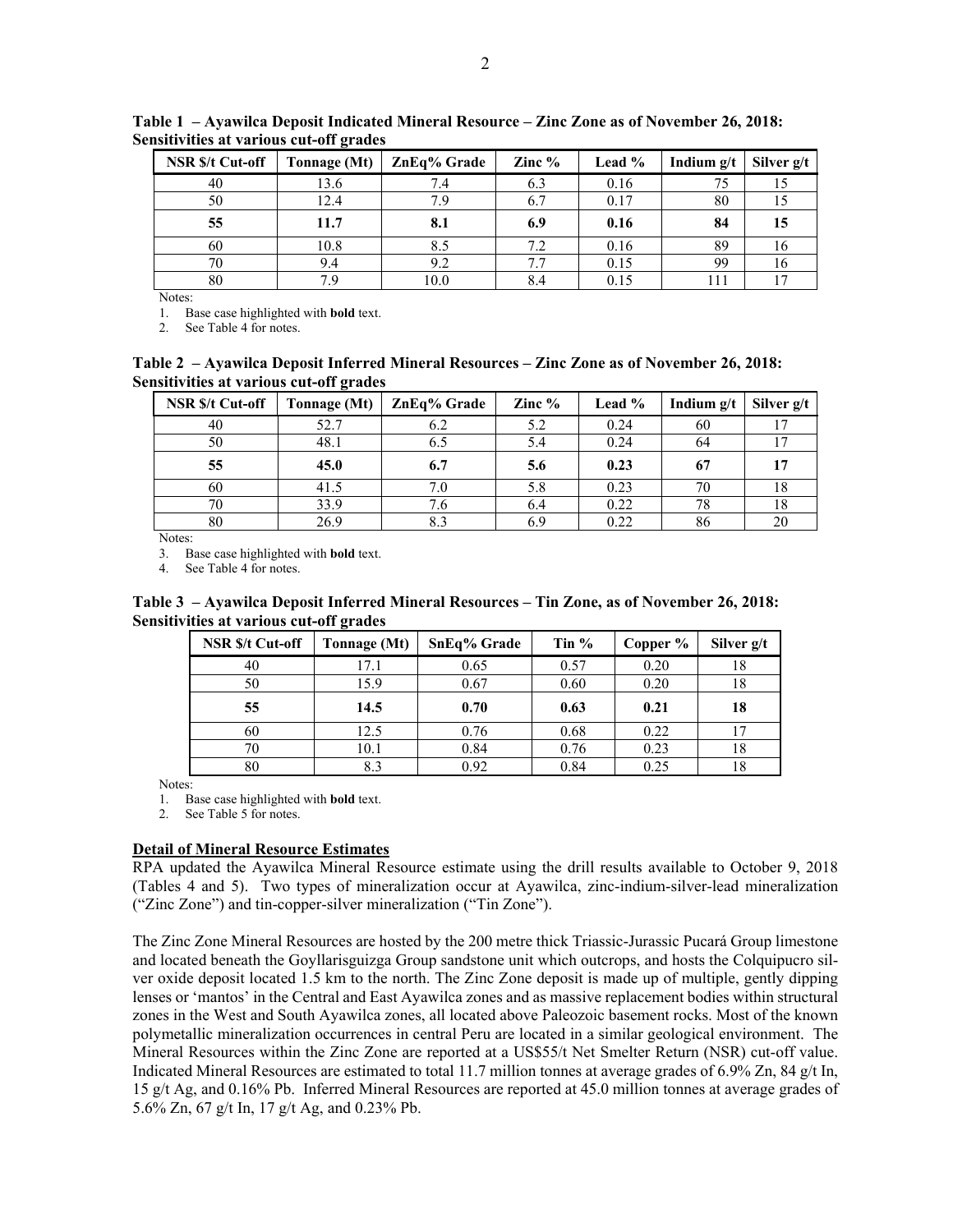The increase in tonnage as compared to the previous resource estimate, dated October 10, 2017, is due to an increase in volume of the interpreted mineralized zones defined by the additional drilling during the 2018 campaign.

| Table 4 – Zinc Zone Mineral Resources at Ayawilca as of November 26, 2018 |              |                       |              |              |       |       |             |             |       |             |
|---------------------------------------------------------------------------|--------------|-----------------------|--------------|--------------|-------|-------|-------------|-------------|-------|-------------|
| Area                                                                      |              | ZnEq<br>$\frac{1}{2}$ | Zn<br>$(\%)$ | Pb<br>$(\%)$ | In    | Ag    | Zn<br>(Mlb) | Pb<br>(Mlb) | In    | Ag<br>(Moz) |
|                                                                           | Tonnage (Mt) |                       |              |              | (g/t) | (g/t) |             |             | (t)   |             |
| <b>Indicated</b>                                                          |              |                       |              |              |       |       |             |             |       |             |
| West                                                                      | 7.8          | 7.7                   | 6.5          | 0.20         | 72    | 15    | 1,126       | 35          | 561   | 3.9         |
| South                                                                     | 3.9          | 9.1                   | 7.6          | 0.09         | 108   | 16    | 652         | 8           | 422   | 2.0         |
| <b>Total Indicated</b>                                                    | 11.7         | 8.1                   | 6.9          | 0.16         | 84    | 15    | 1,778       | 42          | 983   | 5.8         |
| <b>Inferred</b>                                                           |              |                       |              |              |       |       |             |             |       |             |
| West                                                                      | 5.0          | 7.1                   | 6.4          | 0.27         | 34    | 17    | 699         | 30          | 170   | 2.8         |
| Central                                                                   | 18.6         | 5.6                   | 4.6          | 0.23         | 62    | 12    | 1,884       | 95          | 1,153 | 7.5         |
| East                                                                      | 11.3         | 5.9                   | 5.0          | 0.18         | 56    | 14    | 1,238       | 44          | 633   | 5.0         |
| South                                                                     | 10.2         | 9.6                   | 7.9          | 0.27         | 103   | 30    | 1.764       | 61          | 1,047 | 9.9         |
| <b>Total Inferred</b>                                                     | 45.0         | 6.7                   | 5.6          | 0.23         | 67    | 17    | 5,585       | 230         | 3.003 | 25.2        |

Notes:

1. CIM definitions were followed for Mineral Resources.

2. Mineral Resources are reported above a cut-off NSR value of US\$55 per tonne.

3. The NSR value was based on estimated metallurgical recoveries, assumed metal prices and smelter terms, which include payable factors, treatment charges, penalties, and refining charges. Metal price assumptions were: US\$1.15/lb Zn, US\$300/kg In, US\$15/oz Ag, and US\$1.00/lb Pb. Metal recovery assumptions were: 90% Zn, 75% In, 60% Ag, and 75% Pb. The NSR value for each block was calculated using the following NSR factors: US\$15.34 per % Zn, US\$4.70 per % Pb, US\$0.18 per gram In, and US\$0.22 per gram Ag.

4. The NSR value was calculated using the following formula: NSR = Zn(%)\*US\$15.34+Pb(%)\*US\$4.70+In(g/t)\*US\$0.18+Ag(g/t)\*US\$0.22

5. The ZnEq value was calculated using the following formula:

 $ZnEq = \overline{NSR}/US\$  15.34

6. Numbers may not add due to rounding.

The Tin Zone Mineral Resources are hosted as disseminated cassiterite and chalcopyrite in massive to semimassive pyrrhotite lenses at the contact between the Pucará Group and underlying phyllite of the Devonian Excelsior Group. Parts of the Tin Zone mineralization can occur as quartz sulphide stockwork veinlets hosted by the phyllite. Inferred Mineral Resources within the Tin Zone, also reported at an NSR cut-off value of \$55/t, are estimated to total 14.5 million tonnes at average grades of 0.63% Sn, 0.21% Cu and 18 g/t Ag. Similar to the Zinc Zone, the increase in tonnage is due to an increased volume of the interpreted zones due to additional drilling in 2018.

#### **Table 5 – Tin Zone Inferred Mineral Resources at Ayawilca as of November 26, 2018**

|                     | Tonnage Sn Eq. Sn<br>(Mt) | $($ %) | $\frac{6}{2}$ | $\mathbf{C}\mathbf{u}$<br>$(\%)$ |    | $Ag$ Sn<br>$(g/t)$ (Mlb) | Cu<br>(Mlb) | AΩ<br>(Moz) |
|---------------------|---------------------------|--------|---------------|----------------------------------|----|--------------------------|-------------|-------------|
| Tin<br><b>Zones</b> | 14.5                      | 0.70   | 0.63          | 0.21                             | 18 | 201                      | 67          |             |

Notes:

1. CIM definitions were followed for Mineral Resources.

2. Mineral Resources are reported above a cut-off grade of US\$55 per tonne NSR value.

3. The NSR grade was based on estimated metallurgical recoveries, assumed metal prices and smelter terms, which include payable factors, treatment charges, penalties, and refining charges. Metal price assumptions were: US\$9.00/lb Sn, US\$2.85/lb Cu, and US\$15/oz Ag. Metal recovery assumptions were: 86% Sn, 75% Cu, and 60% Ag. The NSR value for each block was calculated using the following NSR factors: US\$155.21 per % Sn, US\$37.59 per % Cu, and US\$0.22 per gram Ag.

4. The NSR value was calculated using the following formula:

US\$NSR =  $Sn(\%)$ \*US\$155.21+Cu(%)\*US\$37.59+Ag(g/t)\*US\$0.22

5. The SnEq value was calculated using the following formula: SnEq = NSR/US\$155.21

6. Numbers may not add due to rounding.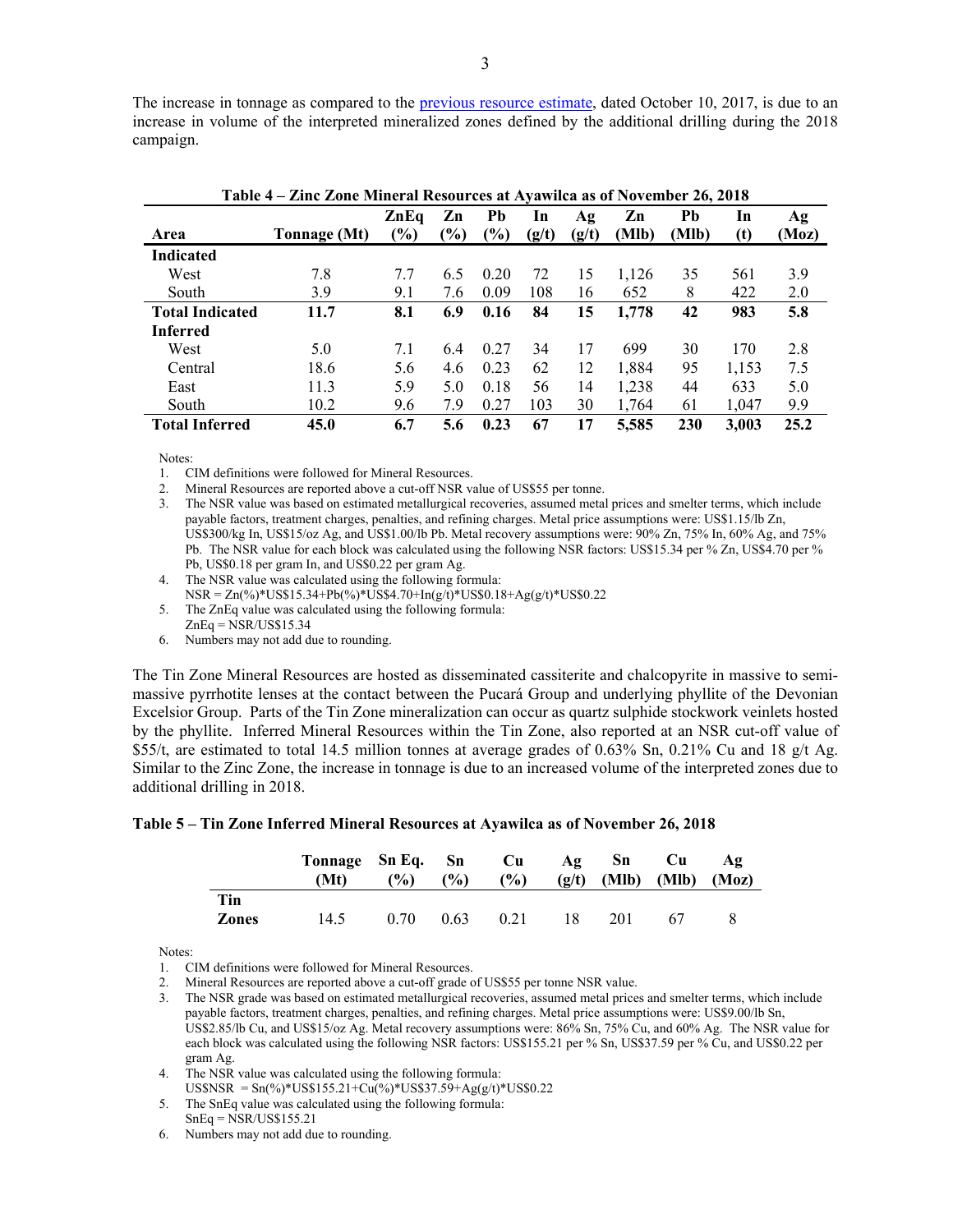The Ayawilca drill database includes 71,200 m in 185 drill holes. The three-dimensional wireframe models were generated using an approximate NSR cut-off value of \$50/t for both Zinc and Tin Zones (Figure 1). Prior to compositing to two metre lengths, high Sn, In, and Ag values were cut to 4%, 350 g/t to 550 g/t, and 100 g/t to 170 g/t depending on area, respectively. Block model grades within the wireframe models were interpolated by inverse distance cubed.

Despite lead grades being low it is assumed that lead and silver will be recovered in a lead concentrate. Density was estimated to be between 3.5  $t/m^3$  and 3.7  $t/m^3$  for the Zinc Zones and 3.9  $t/m^3$  for the Tin Zone based on density measurements from core samples. The Mineral Resources were assigned Indicated or Inferred category in the Zinc Zones and Inferred only in the Tin Zone due to the widely spaced drilling. The classification criteria used to define the Indicated Mineral Resources included spatial analysis, drill hole spacing, and the apparent continuity of the mineralization. The drill hole spacing within the area assigned as Indicated category commonly ranges from 40 m to 70 m. No Mineral Reserves have yet been estimated at Ayawilca.





The Mineral Resource estimate for the Colquipucro silver oxide deposit (Indicated Mineral Resource of 7.4 Mt at a grade of 60 g/t Ag for 14.3 Moz Ag and Inferred Mineral Resource of 8.5 Mt at a grade of 48 g/t Ag for 13.2 Moz Ag, using US\$15/t cut-off and a metal price of \$24/oz Ag) remains unchanged from the February 26, 2015 news release.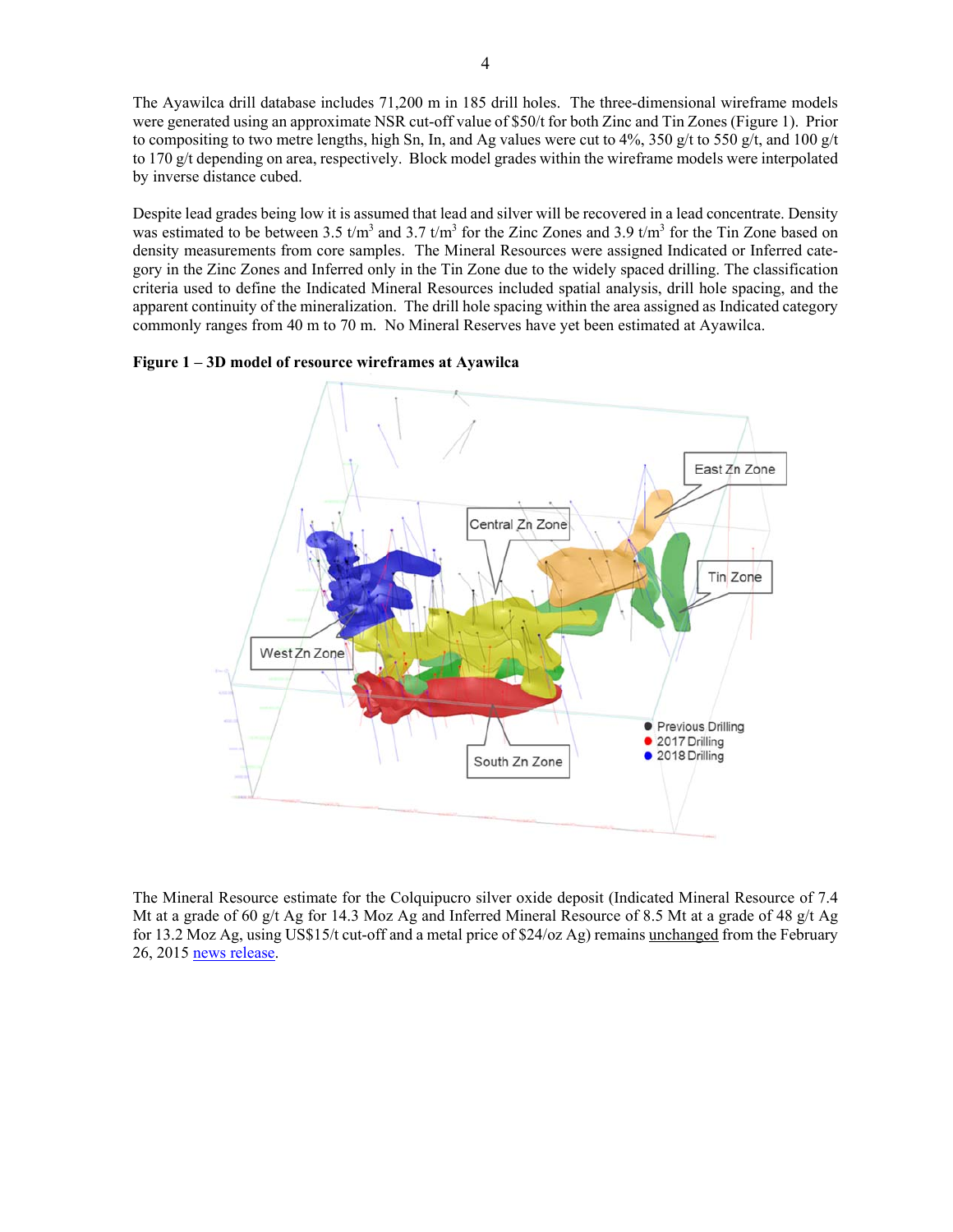#### **Discussion and Analysis**

The Zinc Zone Mineral Resources at Ayawilca have increased substantially since the initial resource estimate in 2015. Figure 2 illustrates the growth of the zinc resources from 2015 to 2018.

Drilling conducted in 2018 significantly expanded the Zinc Zone mineralization especially at West Ayawilca, and connected mineralization from zone to zone. Central Ayawilca has now been connected to West Ayawilca through the Camp area (see resource map, Figure 3). South and Central Ayawilca are partially connected within the tin resource (see cross section in Figure 4). West Ayawilca connects with South Ayawilca at depth within the zinc resource (see cross section, Figure 5). Both zinc and tin mineralization were also discovered at Zone 3 for the first time (see Figure 4).

One of the most important aspects of the resource expansion has been the additional discovery of high-grade, relatively shallow Zinc Zone mineralization at South and West Ayawilca in 2017 & 2018, much of which has now been upgraded to the Indicated Mineral Resource category (see cross sections, Figures 5 and 6). These areas contain the thickest and highest-grade zones of mineralization discovered to date at Ayawilca. Zinc mineralization at West Ayawilca appears to be focussed around the hinge of an anticlinal fold (see cross section in Figure 6).

The zinc mineralization at Ayawilca is believed to be structurally controlled, fed by flat-dipping thrust faults and also steep feeder structures that penetrate to depth. In 2018, the drill program discovered repetitions of the prospective limestone host rock underneath ledges of the phyllite bounded by low-angle faults, with the lower repeated limestone being mineralized with very high-grade zinc (e.g. drill hole A18-129 at West Ayawilca). Note that faults are not depicted on any of the cross sections here. Based on this model for the formation of the deposit, the Company believes that more potential exists for additional resources underneath the existing resources, possibly within further repetitions of the favourable limestones. Deeper drilling is planned in 2019 to target additional high-grade zinc mineralization at depth.



**Figure 2 – Ayawilca Zinc Zone Mineral Resource Growth over Time**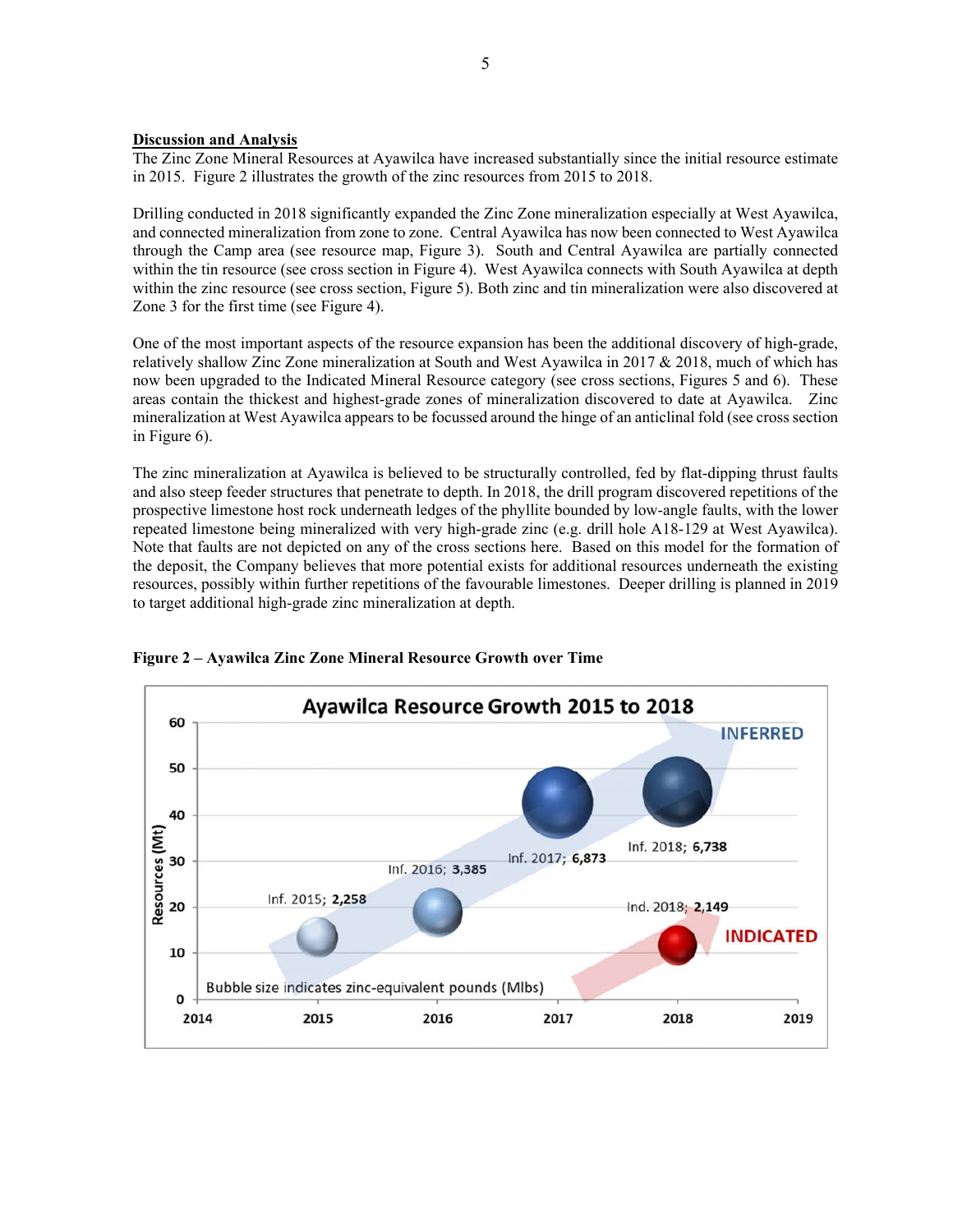

**Figure 3 – Geology map and location of 2018 Mineral Resources in plan view**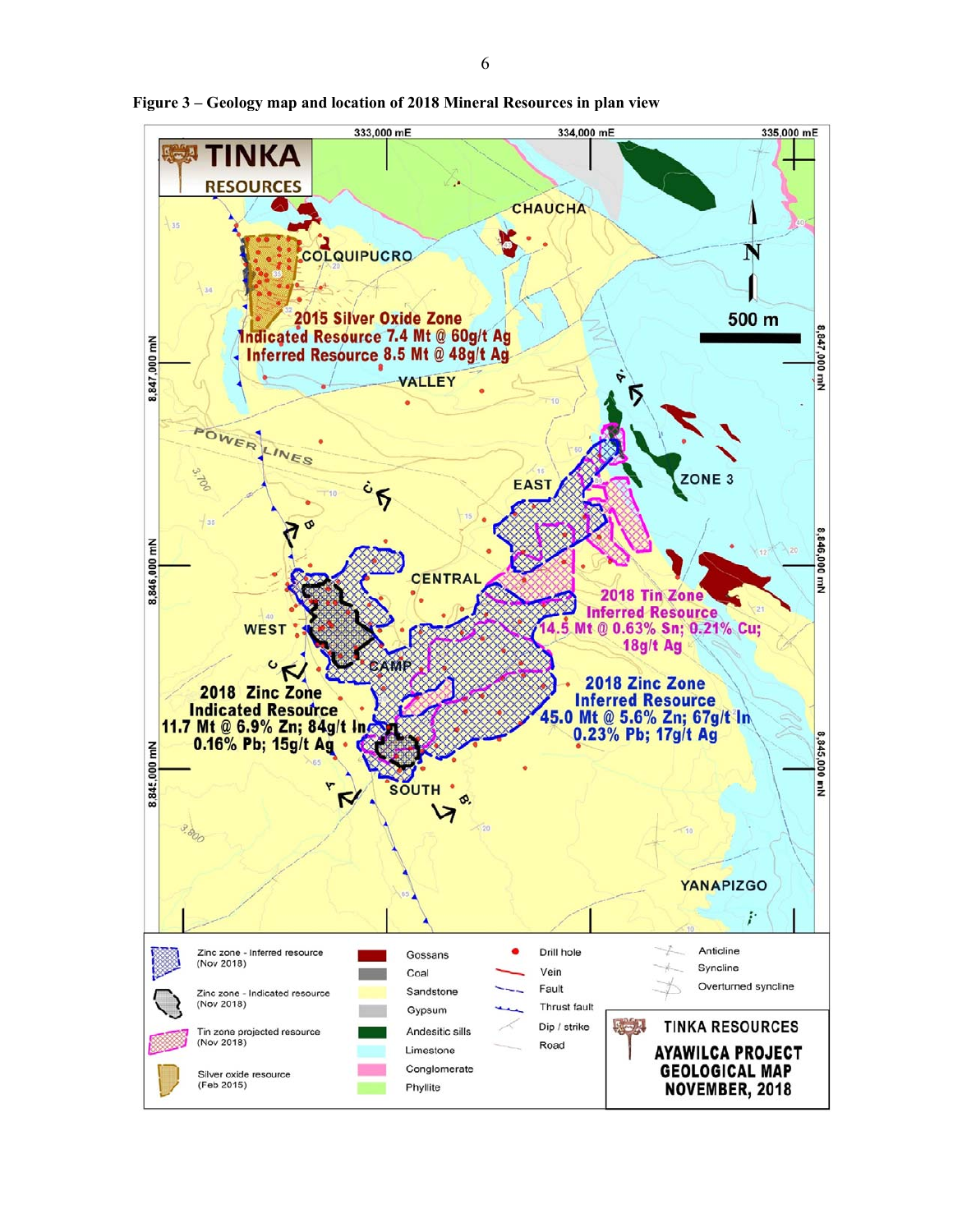**Figure 4 – Longitudinal section of Ayawilca (A-A') showing Zinc and Tin blocks by NSR value, looking northwest.** 



Note: The thickness of A-A' section is 180 metres



**Figure 5 – Cross section of West and South Ayawilca (B-B') showing Zinc and Tin blocks by NSR value, looking east** 

Note: The thickness of B-B' section is 150 metres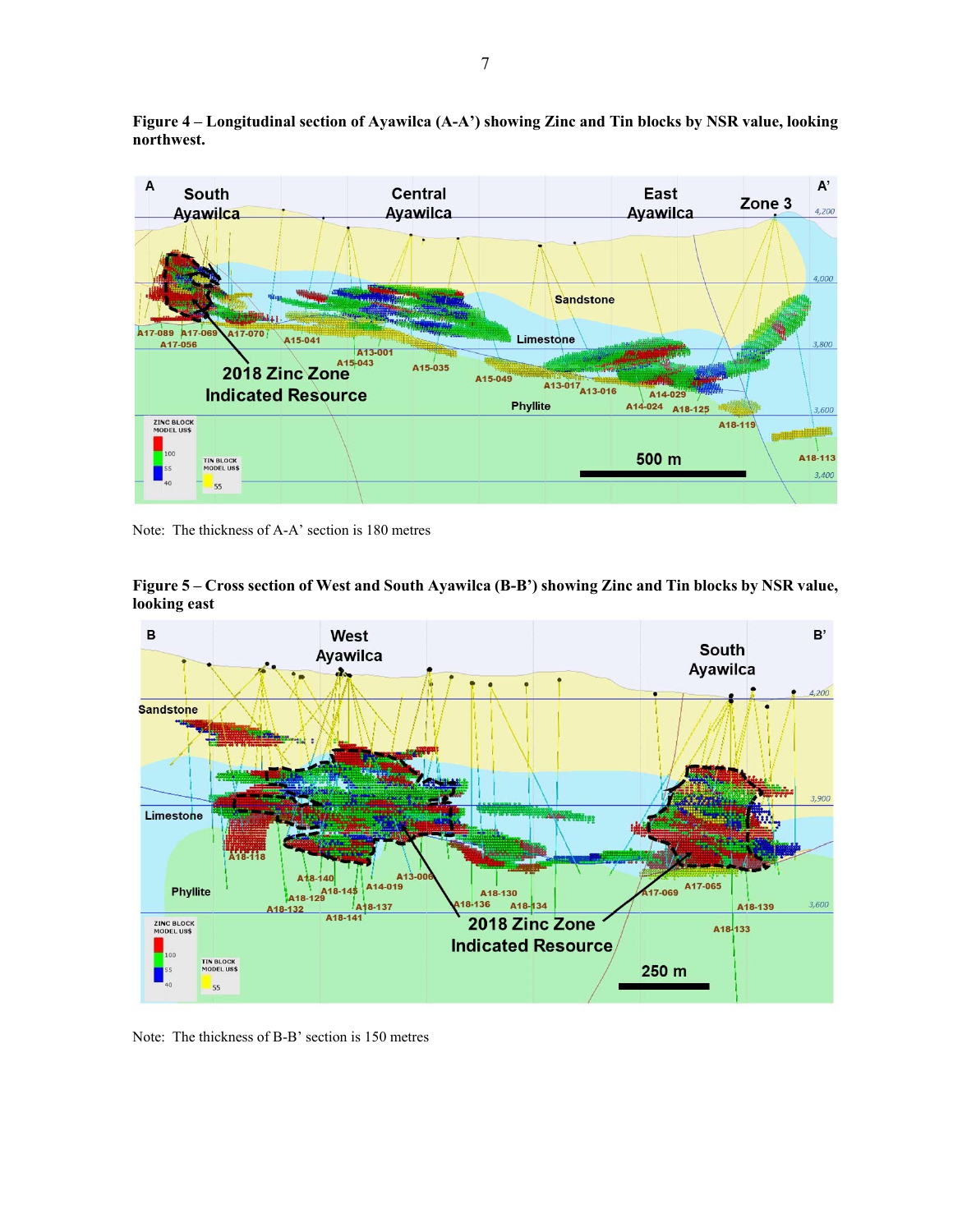



Note: The thickness of C-C' section is 150 metres

A National Instrument 43-101 Technical Report will be filed on SEDAR within 45 days.

**Qualified Person – Mineral Resources:** The Mineral Resources disclosed in this press release have been estimated by Ms. Dorota El Rassi, P.Eng., and Mr. David Ross, P.Geo., both employees of RPA and independent of Tinka. By virtue of their education and relevant experience, Ms. El Rassi and Mr. David Ross are "Qualified Persons" for the purpose of National Instrument 43-101. The Mineral Resources have been classified in accordance with CIM Definition Standards for Mineral Resources and Mineral Reserves (May, 2014). Both Ms. El Rassi, P.Eng. and Mr. David Ross, P.Geo. have read and approved the contents of this press release as it pertains to the disclosed Mineral Resource estimates.

The Qualified Person, Dr. Graham Carman, Tinka's President and CEO, and a Fellow of the Australasian Institute of Mining and Metallurgy, has reviewed and verified the technical contents of this release.

| On behalf of the Board,            | <b>Investor Information:</b>     |
|------------------------------------|----------------------------------|
| "Graham Carman"                    | www.tinkaresources.com           |
| Dr. Graham Carman, President & CEO | Rob Bruggeman 1.416.884.3556     |
|                                    | rbruggeman@tinkaresources.com    |
|                                    | <b>Company Contact:</b>          |
|                                    | Mariana Bermudez, 1.604.699.0202 |

#### **About Tinka Resources Limited**

Tinka is an exploration and development company with its flagship property being the 100%-owned Ayawilca carbonate replacement deposit (CRD) in the zinc-lead-silver belt of central Peru, 200 kilometres northeast of Lima. The Ayawilca Zinc Zone contains 11.7 Mt of Indicated Resources grading 6.9% zinc, 0.2% lead, 15 g/t silver and 84 g/t indium and 45.0 Mt Inferred Resources grading 5.6% zinc, 0.2% lead, 17 g/t silver and 67 g/t indium. The Ayawilca Tin Zone contains an Inferred Mineral Resource of 14.5 Mt at 0.63% tin, 0.23% copper & 12 g/t silver (this release). A maiden PEA is underway, with results anticipated in 1H 2019.

info@tinkaresources.com